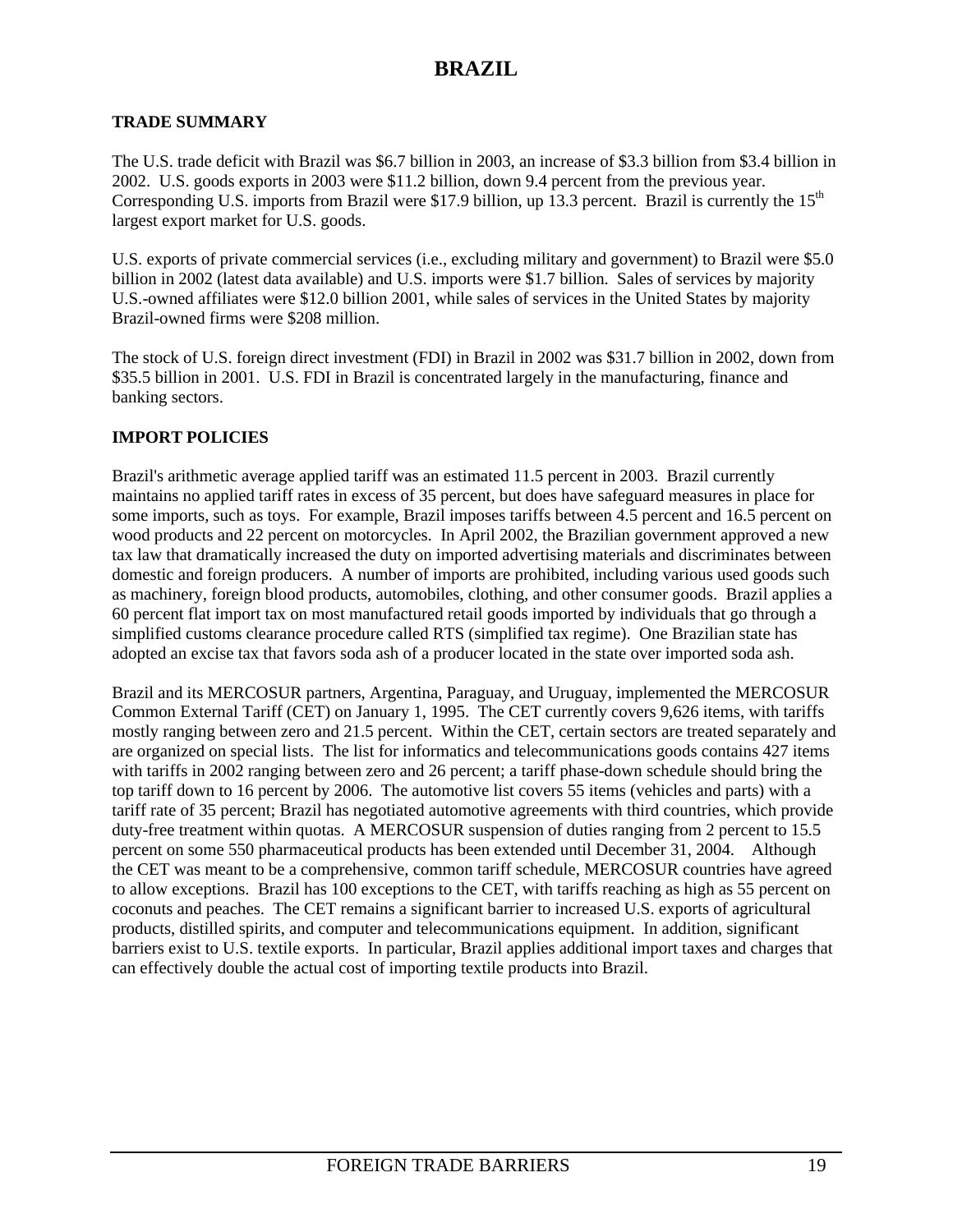### **Import Licensing/Customs Valuation**

The Secretariat of Foreign Trade (SECEX) implemented a computerized trade documentation system (SISCOMEX) in early 1997 to handle import licensing. All importers must register with SECEX to access SISCOMEX. Registration requirements are onerous and include a minimum capital requirement. In addition, fees are assessed for each import statement submitted through SISCOMEX. As a general rule, imports into Brazil fall within an "automatic import license" process. Originally, Brazil's nonautomatic import licensing system was used only in cases of specific imports that require special authorization from specific ministries/agencies: beverages (Ministry of Agriculture); pharmaceuticals (Ministry of Health); arms and munitions (National Defense Ministry); etc. In 1998, the Brazilian government stopped publishing a list of products subject to non-automatic licenses. The only method available now for determining if a product requires an import license is to check the SISCOMEX system, which is available only to registered importers. Under Brazil's non-automatic import licensing system, U.S. suppliers have no means of finding out in advance which products require import licenses and whether they are subject to minimum price and payment terms as a condition of receiving a license.

Under Brazilian customs regulations, a "gray line" process exists for enhanced scrutiny of suspected fraudulent imports. This process is opaque and burdens some categories of U.S. exports. A related concern has been the possible use of the gray line process to impose minimum reference prices. In November 1999, the United States actively participated as an interested third party in EU WTO consultations on the issue, and in July 2000, the United States held its own WTO consultations with Brazil.

Product registrations from the Ministry of Health are required for imported processed food products and food supplement products, and as of March 1, 2000, the term of validity for registration was shortened. Registration fees for these imports, as well as for medical and pharmaceutical products, have increased significantly. The U.S. Government also has received complaints relating to Brazilian practices that lead to non-transparent preferences for Brazilian products in procurement for government and nonprofit hospitals and bias against the import of refurbished medical equipment when domestically produced "similars" exist. Implementation of such import measures continues to have a negative impact on U.S. exports, especially given the high tariffs on medical equipment. Although some progress in increasing the transparency of the process was made at the end of 2001, problems for U.S. exporters still exist. U.S. companies continue to complain of a variety of customs-related non-tariff barriers.

The U.S. Government has received complaints that the ICMS value-added tax collected by individual states is sometimes set to favor local companies, constituting a non-tariff trade barrier. Similarly, some U.S. companies have raised concerns about the arbitrary application of various non-automatic import licensing procedures, such as authorizations from the Federal Police and the Nuclear Regulatory Agency.

### **STANDARDS, TESTING, LABELING, AND CERTIFICATION**

#### **Sanitary and Phytosanitary Measures**

Progress has been made in the area of sanitary and phytosanitary (SPS) measures. On March 15, 2001, the Ministry of Agriculture lifted the ban on U.S. Soft Red Winter, Hard Red Spring, and Hard Red Winter wheat shipped from non-west coast ports. The ban remains on Durum and White wheats and wheat from the states of Washington, Oregon, Idaho, California, Nevada, and Arizona due to phytosanitary concerns. The U.S. Government continues to work with the Brazilian government to resolve the remaining import restrictions.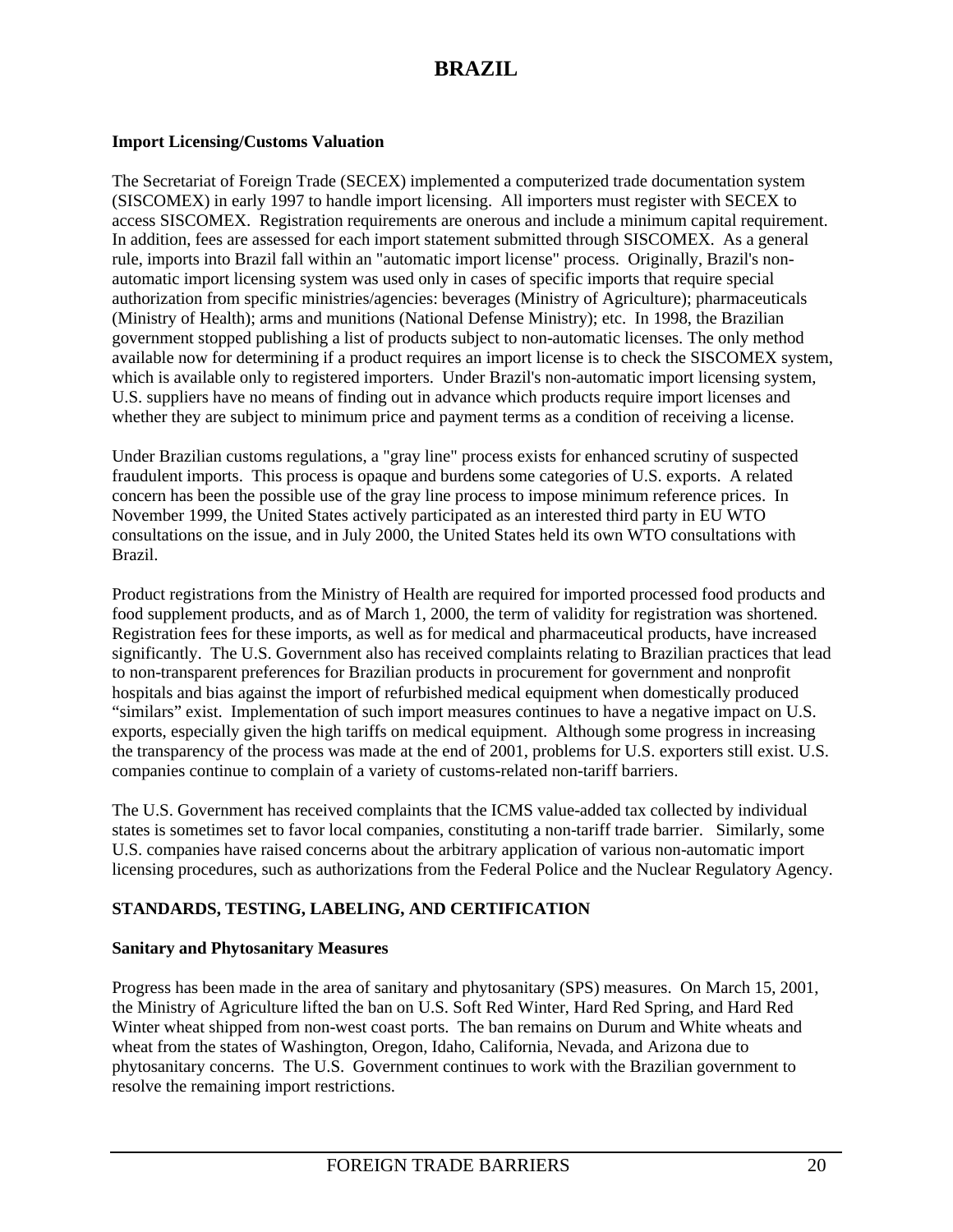Despite progress, SPS measures remain significant barriers in several cases. Brazil continues to prohibit the entry of poultry and poultry products from the United States based on an alleged lack of reciprocity, contrary to WTO rules, which dictate that sanitary and phytosanitary determinations be based upon sufficient scientific evidence. Attempts to import seed potatoes into Brazil have been blocked by unresolved permit issues based upon a delayed and non-transparent pest risk assessment (PRA) before commercial market access is granted. Brazilian legislation also bans the importation of beef produced with growth hormones; however, beef imports from the United States have been allowed on a waiver basis since 1991.

### **Biotechnology**

The biotechnology debate has captured public attention in Brazil with frequent negative reports in the press. Development of regulations for the biotechnology sector has been impeded by a 1998 court case that is still pending in a federal court in Brasilia. This case was filed by environmental non-governmental organizations (NGOs) against the use of Monsanto's Roundup Ready soybean variety. The case addresses not only the requirement to conduct environmental impact studies on biotechnology products, but also the constitutional authority of the Government's CTNBio commission to approve biotechnology products.

In the absence of a definitive court ruling on this case, President Lula made progress in 2003 towards a new legal framework for production and marketing of biotechnology soybean crops. Law 10,814, which was enacted on December 15, 2003, legalizes the planting and marketing of biotechnology soybean crops for the 2003/2004 harvest. On October 31, 2003, President Lula sent to Congress the long-awaited draft of a Biosecurity Law that would provide a long-term regulatory regime for the biotechnology sector. The current text of the bill envisions a complicated mechanism for approval of biotechnology products by a national commission attached to the President's office that would consider political and economic, as well as scientific, factors. It is likely that the bill will undergo substantial revision before passage, which is expected in April 2004.

On April 24, 2003 the Brazilian government published Decree Number 4680, which formally implemented the provisions of a 1990 law (law 8,078 of September 1990) that requires labeling of biotechnology products. The decree requires labeling of biotechnology products, including meats from animals fed with feed derived from biotechnology. The label must include a special logo created by the Ministry of Justice in October 2003. The requirement does not apply to packaged food products containing less than one percent of agricultural biotechnology products.

#### **GOVERNMENT PROCUREMENT**

Brazil is not a signatory to the WTO Agreement on Government Procurement. The transparency of Brazil's procurement process could be improved. Remaining limitations on foreign capital participation in procurement bids can reportedly impair access for potential service providers in the energy and construction sectors. Brazilian federal, state, and municipal governments, as well as related agencies and companies, in general follow a "buy national" policy. Although Law 8666 of 1993, which covers most government procurement other than informatics and telecommunications, requires nondiscriminatory treatment for all bidders regardless of the nationality or origin of product or service, the law's implementing regulations allow consideration of non-price factors giving preferences to certain goods produced in Brazil and stipulating local content requirements for eligibility for fiscal benefits. Decree 1070 of March 1994, which regulates the procurement of information technology goods and services, requires federal agencies and parastatal entities to give preference to locally produced computer products based on a complicated and nontransparent price/technology matrix. However, Brazil permits foreign companies to compete in any procurements funded by multilateral development bank loans and opens selected procurements to international tenders.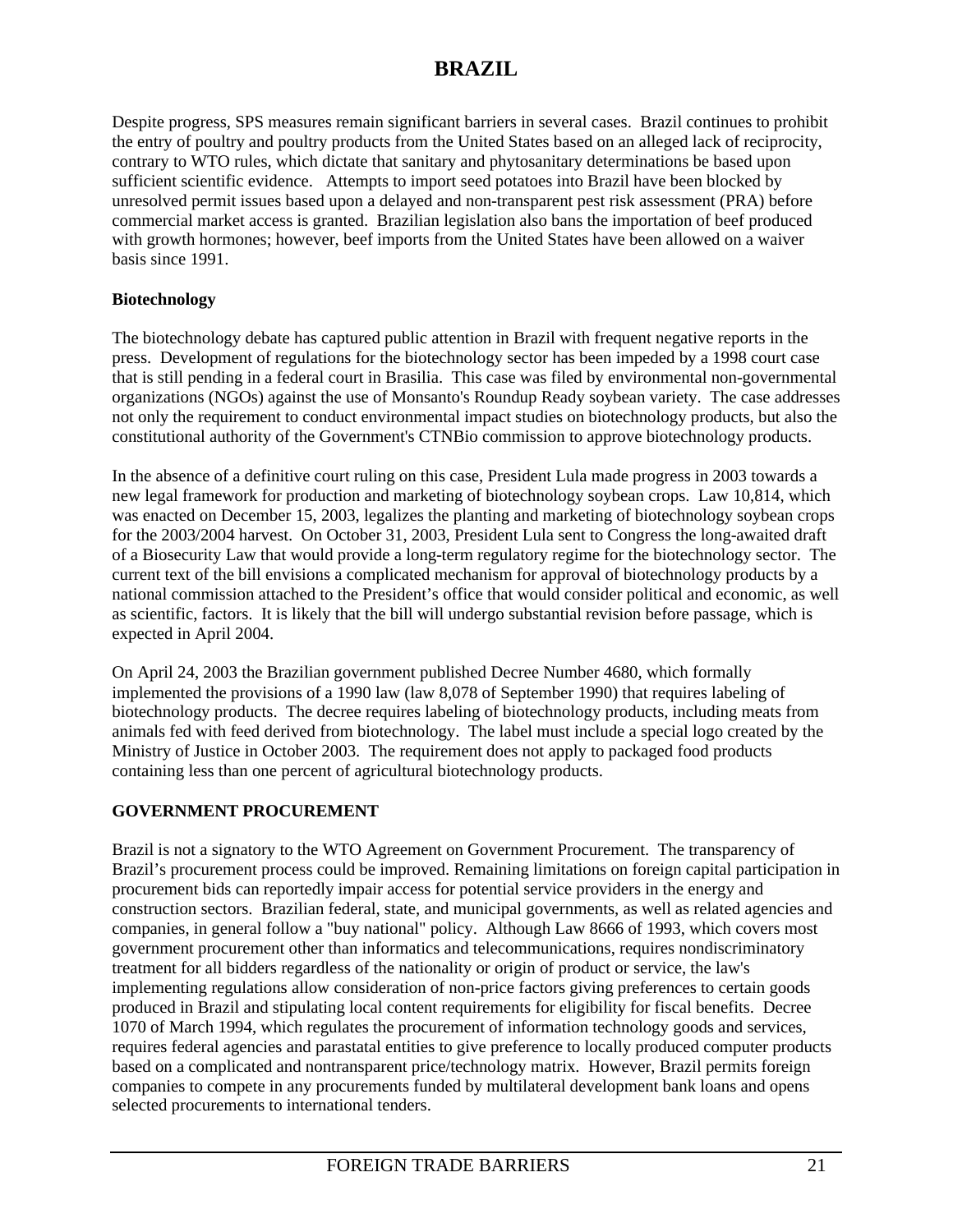### **EXPORT SUBSIDIES**

The Government of Brazil offers a variety of tax, tariff, and financing incentives to encourage production for export and the use of Brazilian inputs in exported products. An export credit program known as PROEX was established in 1991. PROEX is intended to equalize domestic and international interest rates for export financing and to directly finance production of tradable goods. Exporters enjoy exemption from withholding tax for remittances overseas for loan payments and marketing, as well as from the financial operations tax for deposit receipts on export products. Several PROEX programs have been found to be countervailable under U.S. law in the context of specific countervailing duty cases. In 1999, a WTO panel found PROEX interest equalization payments used to finance the sale of regional aircraft manufactured in Brazil to be a prohibited export subsidy. The WTO Appellate Body upheld this finding. The Government of Brazil states that it has modified PROEX so as to bring it into conformity with WTO subsidy rules. Canada challenged this position in the WTO, but subsequently reached a negotiated settlement with Brazil. Changes to PROEX were announced most recently in 1999, expanding the program. In 2003, roughly \$808 million was budgeted for PROEX, with \$400 million slated for equalization and \$408 million for direct financing. Actual spending on PROEX during 2003 is expected to have been about one-half of the amount budgeted.

### **INTELLECTUAL PROPERTY RIGHTS (IPR) PROTECTION**

Brazil is on the Special 301 "Priority Watch List" due to continuing serious concerns about copyright and trademark infringement, inadequate enforcement of intellectual property rights, and the need to greatly improve the processing of patent applications in a manner that is consistent with its international obligations.

### **Patents and Trademarks**

Brazil's industrial property law, covering patents and trademarks, took effect in May 1997. The law improved most aspects of Brazil's industrial property regime, providing patent protection for pharmaceutical products and processes, agrochemical products, and other inventions. However, concerns continue about a provision that prohibits importation as a means of satisfying the requirement that the patent be "worked" in that country. This issue was the subject of a dispute settlement proceeding at the WTO, which was terminated without prejudice in June 2001. The dispute was terminated based on Brazil's commitment to hold talks with the U.S. should it deem it necessary in the future to grant a compulsory license for failure to work a patent.

On December 14, 1999, the Brazilian Government issued a Provisional Measure that became Law 10,196 in 2001, which includes some problematic provisions, including a requirement that Health Ministry approval be obtained prior to the issuance of a pharmaceutical patent. This would appear to conflict with Article 27 of the WTO's Trade-Related Aspects of Intellectual Property Rights Agreement (TRIPS), and U.S. officials have raised this concern with their Brazilian counterparts. "Pipeline" protection is provided for inventions not previously patentable in Brazil because of limitations on patentable subject matter, if these inventions were patented in another country and not marketed in Brazil. While Brazil's patent office, the National Institute for Industrial Property (INPI), is addressing its backlog of both pipeline and regular patent applications, the resources and support necessary to effectively and consistently manage the processing of patent applications still appear to be insufficient. As of December 2003, industry sources reported that INPI had granted fifteen pipeline patents and fifty-seven regularly filed pharmaceutical patents. At the same time, unauthorized copies of pharmaceutical products have received sanitary registrations relying on undisclosed tests and other confidential data, in apparent violation of TRIPS Article 39.3.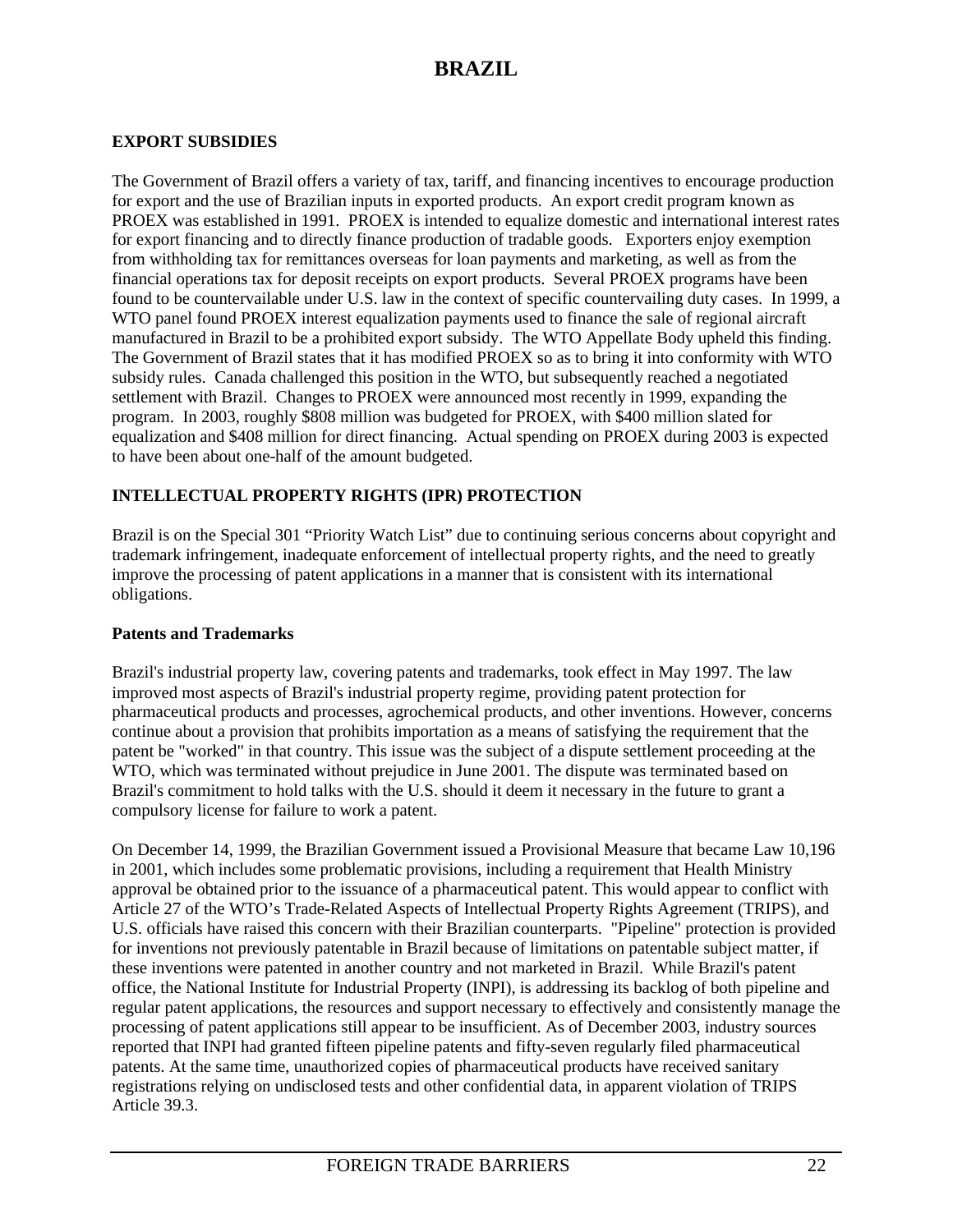On December 17, 2002, the Brazilian Congress passed Law 10,603 on data confidentiality. The law covers pharmaceuticals for veterinary use, fertilizers, agrotoxins, and their components and related products; the law does not cover pharmaceuticals for human use.

The 1997 industrial property law also added provisions for the protection of "well-known" trademarks, but contains a long list of categories of marks that cannot be registered. U.S. industry has expressed concern with the continued high level of counterfeiting in Brazil. A bill (PL-1787) on the protection of layout designs of integrated circuits (required by TRIPS) was introduced in April 1996 and is still progressing through committees within the Brazilian Congress.

### **Copyrights**

A copyright bill that included amendments to bring Brazil into compliance with the Berne Convention and TRIPS was signed by then-President Cardoso in February 1998. A software law was signed by then-President Cardoso that same month, protecting computer programs as "literary works," increasing the term of protection to 50 years, and making software infringement a fiscal and an intellectual property crime. Copyright enforcement in Brazil continues to be uneven, and losses from piracy remain significant. As a result of this concern, on January 10, 2001, the U.S. Government accepted a petition, submitted by the International Intellectual Property Alliance, to review the GSP status of Brazil. This petition was reviewed as part of the 2003 Annual Generalized System of Preferences Product and Country Eligibility Review. A Country Practices Review of Brazil was held in October 2003.

Problems have been particularly acute with respect to sound recordings and videocassettes, and virtually all audiocassettes sold are pirated copies. Brazil accounts for over half of the market for sound recordings in Latin America and is one of the world's largest markets for videos. Vigorous industry and Brazilian government anti-piracy campaigns have begun to show a positive impact and general awareness among the populace has increased significantly.

In June 2003, the Brazilian Congress launched a Parliamentary Investigative Commission (CPI) on Piracy, which has gained wide support from industry for its action-oriented nature towards combating piracy, as well as its willingness to address related issues including organized crime and official corruption. Several Deputies on the CPI have pressed law enforcement officials to arrest copyright infringers and seize counterfeited and pirated goods ranging from cigarettes to CDs. The CPI's 6-month mandate has recently been extended and, as an outgrowth to the CPI, a Congressional caucus on piracy and tax evasion was formed in September 2003. Efforts in 2003 resulted in prosecutions, but the number of convictions for intellectual property rights violations remains insufficient to act as a deterrent. While anti-piracy actions in 2003 resulted in several large seizures of pirated CDs, the sound recording industry estimates that the piracy level for records and music in 2003 was 52 percent. Even with piracy raids and more prosecutions, the number of cases prosecuted and sentenced in Brazilian courts remains low, frustrating efforts at deterrence. In July 2003, President Lula signed a law that doubled the minimum penalty for copyright violations. The law also codifies procedures to seize and destroy contraband and gives judges authority to dispose of seized goods to ensure they will not be used for commercial purposes. Brazil has increased inspections at border crossings, but significant amounts of pirated material continue to enter Brazil from Paraguay.

The Federal Government of Brazil to date has not given police adequate tools or training to effectively enforce the law. Further, fines provided for in the penal code are too insignificant to create a true deterrent; and the court and judicial process is often unresponsive and slow. The generally inefficient nature of Brazil's courts and judicial system has complicated the enforcement of intellectual property rights. The Brazilian government is working to streamline the judicial process. In early 2001, the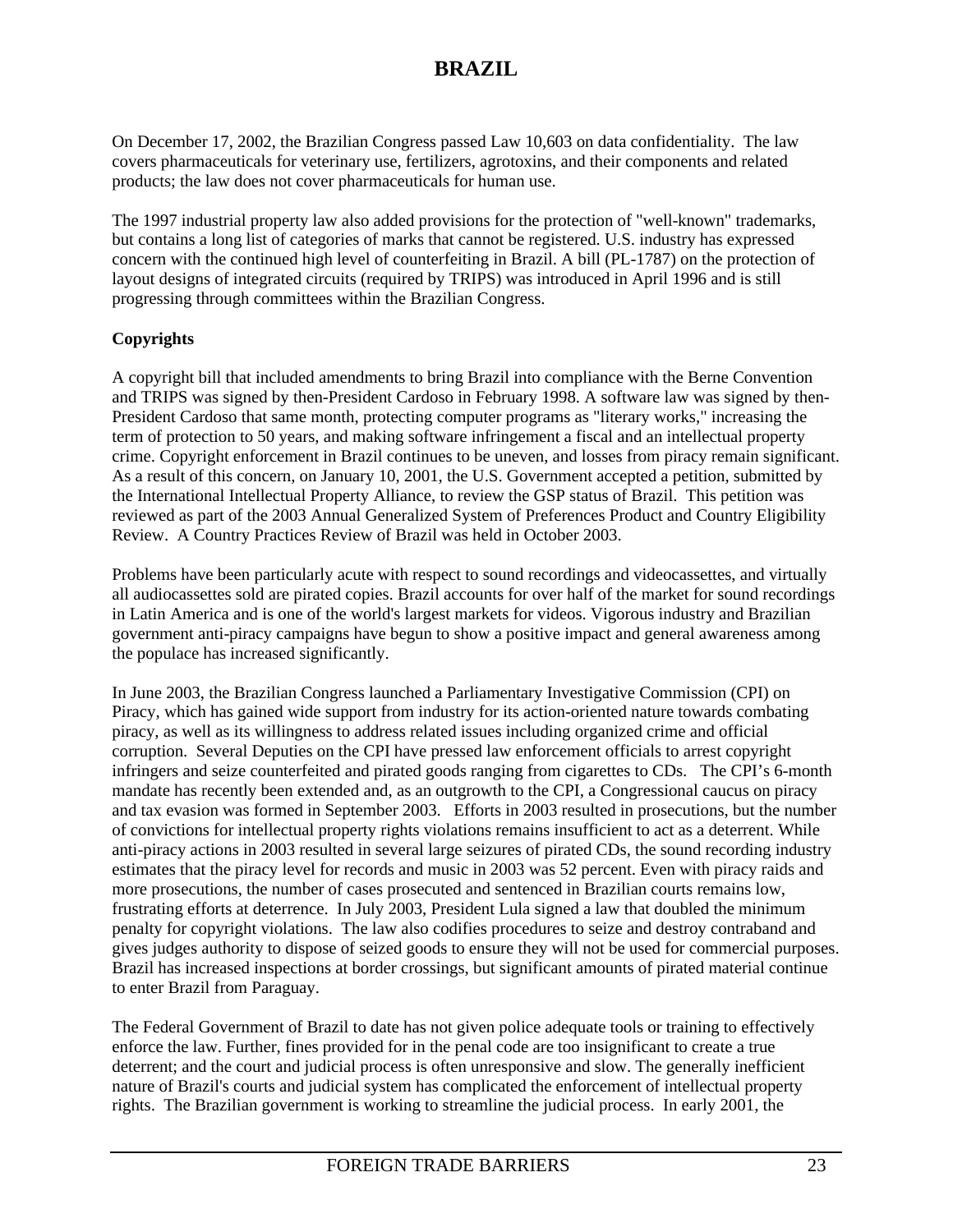government created an interagency IPR committee, coordinated by the Ministry of Justice, to improve anti-piracy enforcement. After two years of very limited activity due to lack of resources and the 2002 national elections, the committee made progress in 2003 with a national public awareness campaign and the start of IPR training at the National Federal Police Training Academy. Brazil is not a party to the WIPO Treaties on Copyright, and Performances and Phonograms.

### **SERVICES BARRIERS**

#### **Telecommunications**

Privatization within the telecommunications sector, which is based on the General Telecommunications Law of 1997, has presented regulatory challenges. In the fixed-line sector, interconnection charges and other incumbency advantages have provided strong barriers for entry, and the companies created during a transitional duopoly stage have not fared well.

Brazil has not yet properly ratified its WTO basic telecommunications commitments. In 2001, Brazil withdrew its schedule of commitments in view of concerns raised by certain WTO members that it maintained the right of the Executive Branch to summarily limit foreign investment in telecommunications services providers. This presidential right is contained in Brazil's 1997 General Law on Telecommunications and is inscribed in Brazil's constitution. Brazil has not sought the constitutional change required to allow a revision of its schedule. Nonetheless, the current regulatory environment generally reflects commitments offered by Brazil under the WTO Basic Telecommunications Agreement.

### **Maritime**

The Government of Brazil considers the bilateral Maritime Agreement signed with the United States in October 1999 to have expired. Bilateral consultations should result in a new agreement in 2004, and in the interim the regulatory agencies of Brazil and the United States have agreed to maintain the provisions of the 1999 agreement on a reciprocal basis. Key provisions of this agreement commit the parties to afford fair and nondiscriminatory access for national-flag carriers and third-flag carriers to competition on commercial cargo and provides equal and nondiscriminatory access to government cargos. A 25 percent merchant marine tax on freight puts U.S. agricultural products at a competitive disadvantage to MERCOSUR products.

### **Audio Visual Services**

Foreign ownership of cable companies is limited to 49 percent. The foreign owner must have a headquarters in Brazil and have had a presence in the country for the prior 10 years. Foreign cable and satellite television operators are subject to an 11 percent remittance tax; however the tax can be avoided if the programmer invests 3 percent of its remittances in co-production of Brazilian audio-visual services. National cable and satellite operators are subject to a fixed title levy on foreign content and foreign advertising released on their channels.

Provisional Measure 2,228-1/01 and later Law 10,454 aim to promote the national film industry through creation of the National Film Agency (ANCINE) and through various regulatory measures. Under Law 10,454, published on May 14, 2002, a fixed title levy is imposed on the release of foreign films in theaters, foreign home entertainment products, and foreign programming for broadcast television. Remittances to foreign producers of audiovisual works are subject to a 25 percent tax. Brazilian distributors of foreign films are subject to a levy equal to an 11 percent tax of their withholding taxes. This tax, called the CONDECINE (Contribution to the Development of a National Film Industry), is waived for the Brazilian distributor if the producer of the foreign audiovisual work agrees to invest an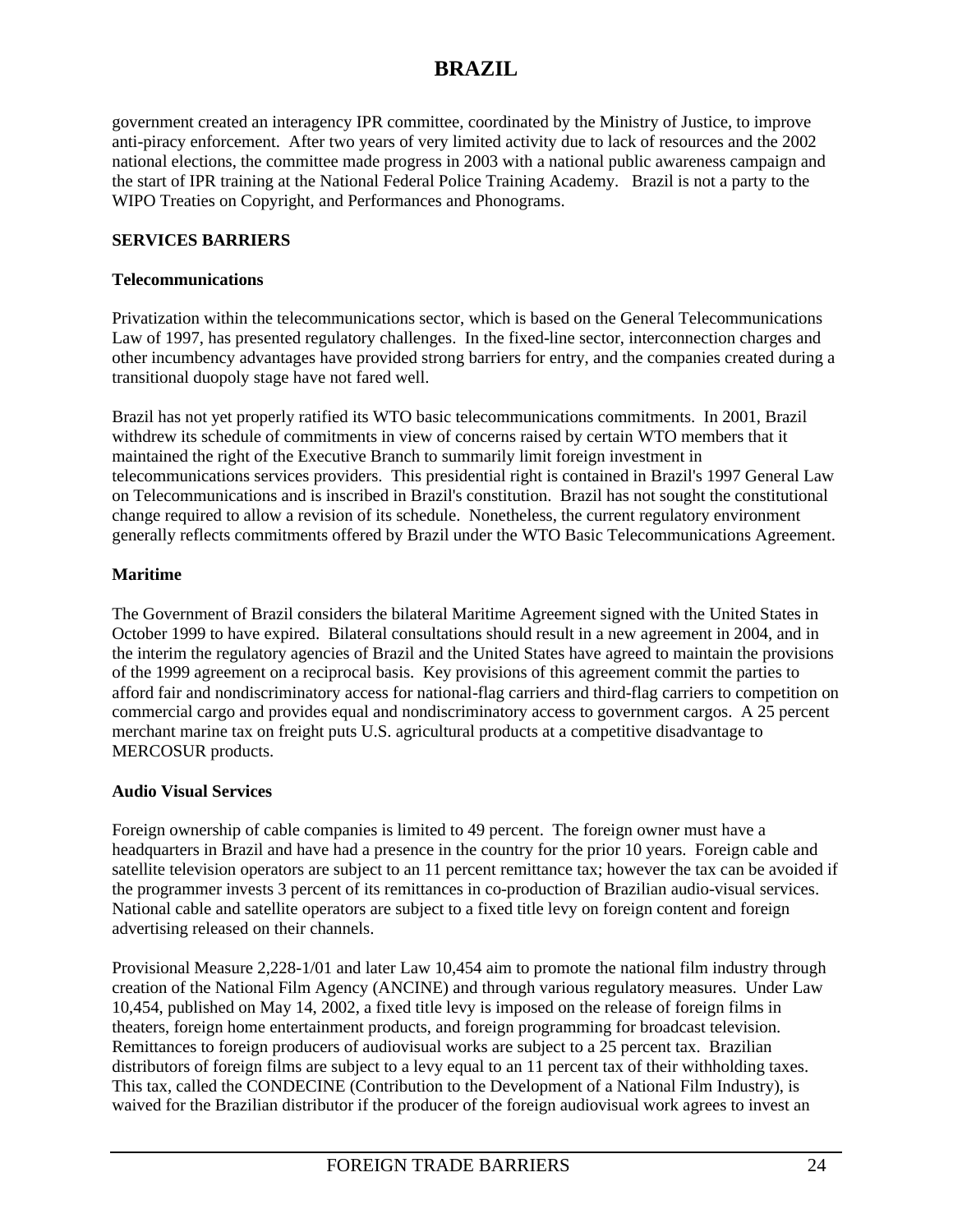amount equal to 70 percent of the tax on their remittances in co-productions with Brazilian film companies. The CONDECINE tax is also levied on any foreign cinematographic or videophonographic advertisement. The fee may vary according to the advertising content and the transmission segment. Brazil also requires that 100 percent of all films and television shows be printed locally. Importation of color prints for the theatrical and television markets is prohibited. In 2003, the theatrical screen quota was increased so that the mandatory screen time for Brazilian full-length films was increased from 35 days to 63 days per theater for calendar year 2004. Quotas on domestic titles for home video distributors, while not currently enforced, present another potential hindrance to commerce.

Foreign firms had been prohibited from owning capital in the "open broadcast" (non-cable) television sector. However, in October 2002, then-President Cardoso issued Provisional Measure 70, which was subsequently approved by the Congress, which permits up to 30 percent foreign ownership in Brazilian media. This law covers print as well as the open television sector. Open television companies also have a regulation requiring that 80 percent of their programming content be domestic in origin. All broadcast media material that enters the country must pass through the Ministry of Justice, which retains rights to censure and edit content.

### **Express Delivery Services**

A bill (PL 1491/99) that would reorganize the National Postal System remains under discussion in the Brazilian Congress. The current proposal creates a regulatory agency for postal services as well as a new Postal Company of Brazil, owned and operated by the federal government. Although the bill would end the government monopoly over postal services after a ten-year period, it would also create a monopoly on the delivery of certain types of correspondence and parcels that are not now subject to regulation, such as express delivery packages, thereby significantly inhibiting market access for U.S. firms.

#### **Insurance**

Brazil is potentially South America's largest insurance market, and earnings from premiums have grown rapidly in recent years. In 1996, Brazil eliminated the distinction between foreign and domestic capital, and many major U.S. firms have since entered the market, mainly via joint ventures with established companies. The Brazil Reinsurance Institute (IRB) is a state monopoly. While a 1996 constitutional reform ostensibly abolished the monopoly, private reinsurers have been precluded from operating in Brazil pending the IRB's privatization, which has been delayed indefinitely by a court decision. A 2003 Constitutional amendment allows for the regulation of the reinsurance sector, including market entry. If Brazilian shipping companies wish to obtain foreign hull insurance, they must submit information to IRB demonstrating that the foreign insurance policy is less expensive than that offered by Brazilian insurers. Brazilian importers must obtain cargo insurance from insurance firms resident in Brazil, although the firms may be foreign-owned.

#### **Banking and Other Financial Services**

Brazil has not ratified the WTO Financial Services Agreement, formally known as the Fifth Protocol to the GATS, which is necessary to bring Brazil's commitments under the Agreement into force. The Financial Services Agreement is still pending approval in the Brazilian Congress; no action has been taken on the proposed legislation since 2000.

In negotiating the 1997 WTO Financial Services Agreement, Brazil made commitments in almost all service sub-sectors for non-insurance financial services, including banking and securities services. Brazil's constitution precludes the expansion of foreign-owned banks until new financial sector legislation is issued. For practical reasons, new legislation has not been issued, but the President of Brazil has the